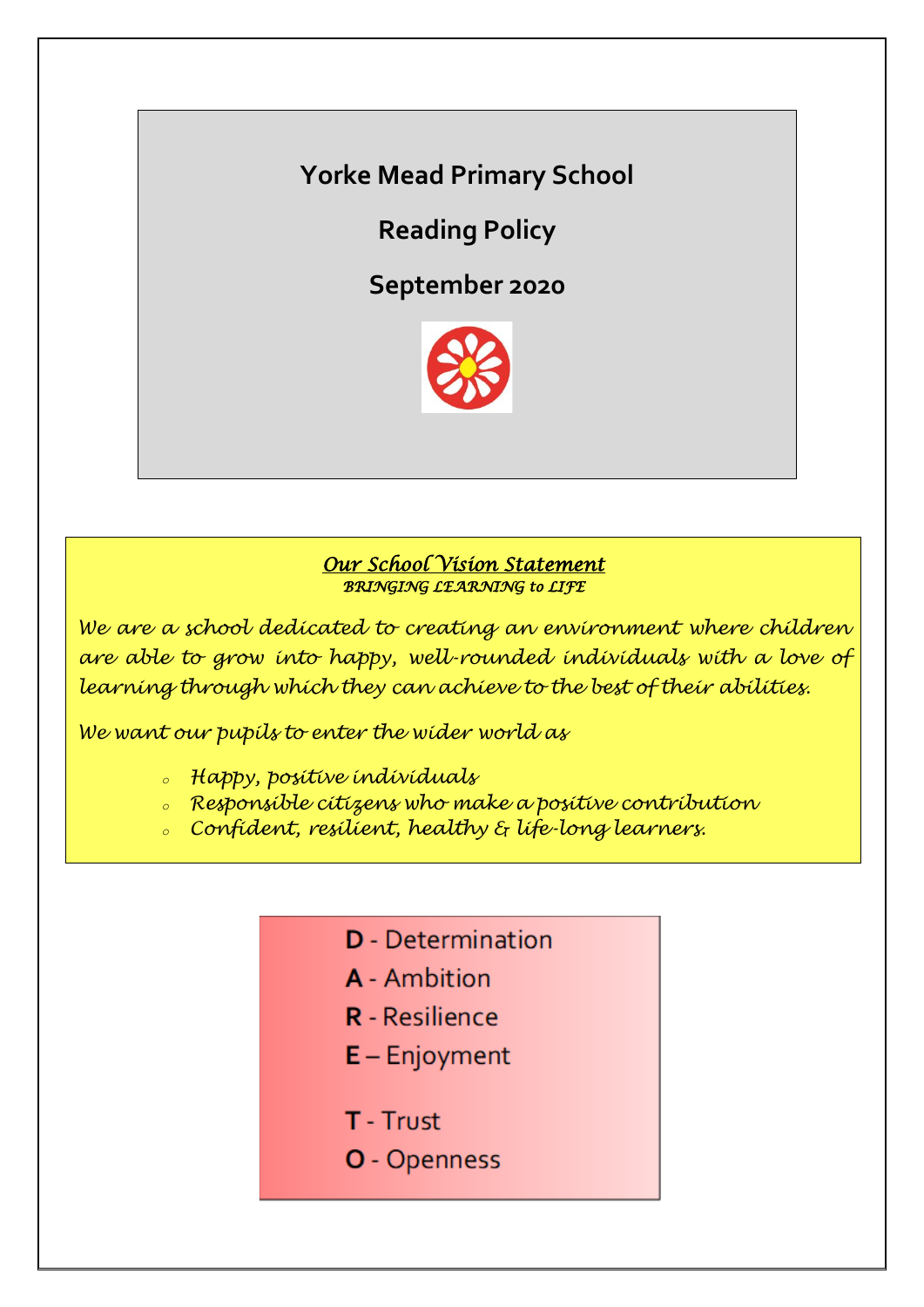# **Rationale and Ethos**

Reading is fundamental to children's learning – it is important that there is a good balance between reading to learn and reading for pleasure in school. Children need to learn to read before either of these can be achieved, though listening to others read is a key part of this. Reading is a vital life-skill. The ability to read will support children's learning across the whole curriculum.

Evidence suggests that children who read for enjoyment every day not only perform better in reading tests than those who don't, but also develop a broader vocabulary, increased general knowledge and a better understanding of other cultures. In fact, reading for pleasure is more likely to determine whether a child does well at school than their social or economic background.

# **Aims of the Curriculum at Yorke Mead**

The curriculum at Yorke Mead is intended to ensure each child:

- Develops high self-esteem, confidence and a true feeling of self-worth.
- Develops a lively, enquiring mind and life skills so that he/she will have the ability to experiment, investigate, take risks, challenge, discriminate and make informed choices.
- Is enriched, motivated and challenged by a broad and balanced curriculum and recognises the value of all areas of learning, including literature, sciences, the readings and humanities.
- Is valued for their individual contributions, recognises their role and develops a positive attitude towards everyone in the life of the school and community.
- Develops the positive skills and attitudes necessary to work both independently and collaboratively.
- Will be given equal opportunities to participate in all aspects of school life, with high expectations and ambition for every child and appropriate levels of challenge and support to enable them to achieve.
- Develops an understanding and respect for other races, cultures, gender, people with disabilities, religions and associated points of view.
- Understands the importance of and develops responsibility for keeping themselves physically and emotionally healthy.
- Acquires a set of moral values and attitudes including honesty, respect, sincerity, trust and personal responsibility.
- Is supported in their spiritual, moral, social and cultural development.
- Is equipped with the knowledge and cultural capital they need to succeed in life.

# **Aims of the Reading Curriculum**

As a school, we will aim to teach every child to read with accuracy, fluency and understanding through a variety of discreet and cross-curricular learning opportunities. Our aim is for children to become enthusiastic, capable and reflective readers who read for both knowledge and pleasure.

The national curriculum for reading aims to ensure that all pupils:

- read easily, fluently and with good understanding
- develop the habit of reading widely and often, for both pleasure and information
- acquire a wide vocabulary, an understanding of grammar and knowledge of linguistic conventions for reading, writing and spoken language
- appreciate our rich and varied literary heritage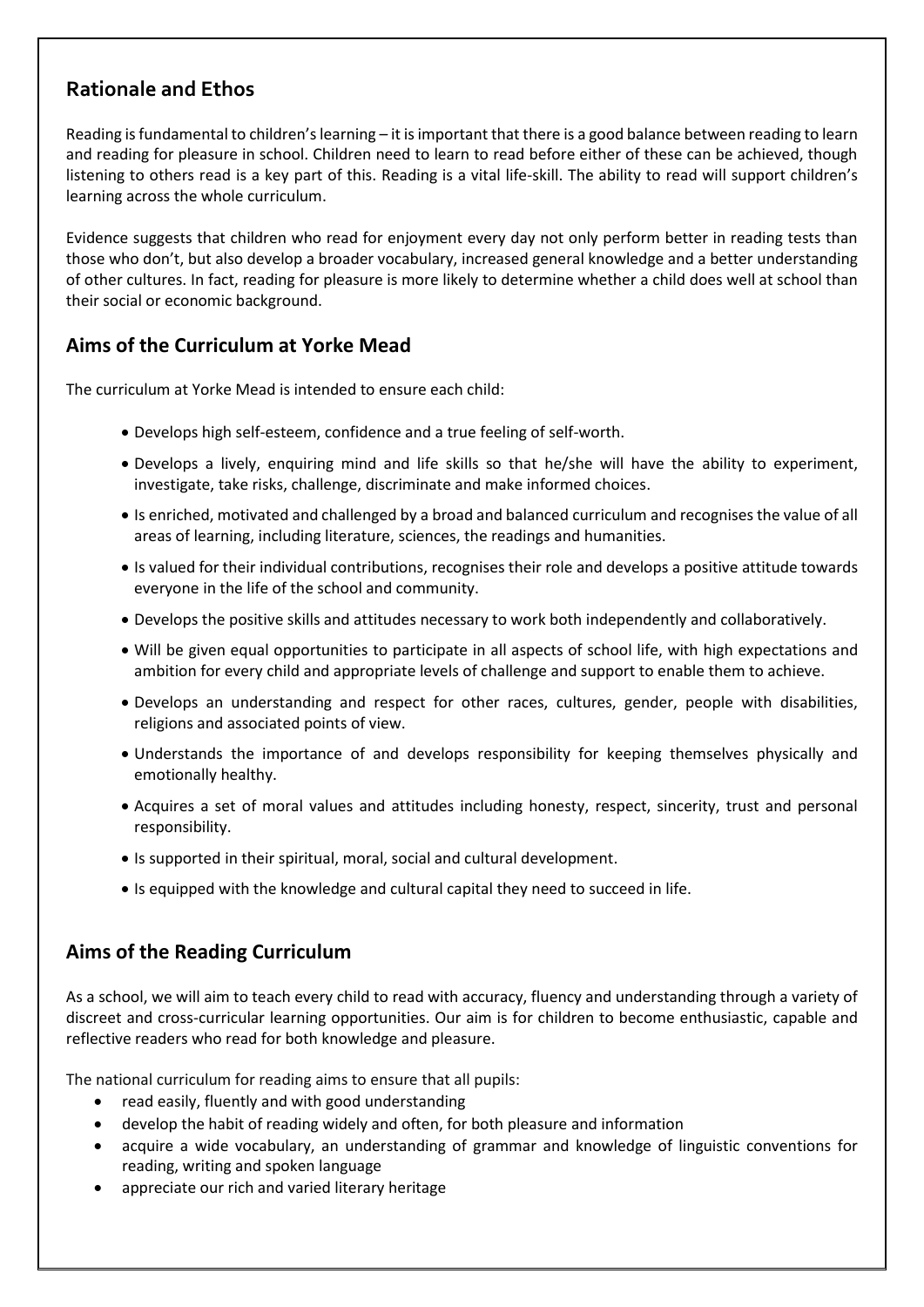- write clearly, accurately and coherently, adapting their language and style in and for a range of contexts, purposes and audiences
- use discussion in order to learn; they should be able to elaborate and explain clearly their understanding and ideas
- are competent in the readings of speaking and listening, making formal presentations, demonstrating to others and participating in debate

#### **Curriculum Design**

At Yorke Mead we aim to link key texts to the cross curricular teaching or theme where this will allow effective and engaging teaching. If cross curricular links do not allow the teaching to be the best it can be, we will teach skills in isolation. Curriculum planning maximises cross curricular links, ensuring a strong, engaging curriculum which develops skills across the primary phase. Key skills for each year group are clearly identified in the long term plans including skills that need to be reinforced, as well as those that are age related and those that are designed to extend children in their learning.

Long term and medium term plans are linked clearly to opportunities for cross curricular activities (including writing and reading), multi-cultural and extra-curricular links as well as projects and visits. All units of work contain questions and pupil evaluations to support both teacher and pupil assessments and enable the children to develop their ideas. Activities within the units are planned so that children build upon prior learning and opportunities for progression are built into planning so that there is an increasing challenge for children as they move up through the school.

All children, regardless of ability, have access to the reading curriculum and access to high quality texts . Special provision is made by way of additional support and specialised resources for those children where it is felt beneficial.

Teaching Approaches and Strategies: Reading is taught throughout the whole school discreetly as part of English and as an integral part of the school day. Our approaches and strategies are summarised below:

- From Nursery to Year 2 children will receive a short daily phonics lesson following the 'Letter and Sounds' synthetic phonics approach.
- Children take the phonics check in Year 1. Children who do not pass the check in Year 1 are supported through targeted phonics teaching in Year 2, before they retake the test in the summer term.
- In every year group, some of our English units are taught using, Power of Reading texts thus ensuring that teaching is centred around inspiring and challenging core texts. Often texts are chosen to provide a more cross-curricular approach. Alongside this, HGFL units are also used in some year groups, providing progressive learning opportunities.
- Using the HFL medium-term planning framework and assessment grids, ensures that a variety of texts types are read, analysed and discussed.
- Our reading curriculum shows progression in the key reading skills of: phonics, decoding, vocabulary, retrieving, summarising, inferring, predicting, analysing, comparing and exploring authorial intent.
- Children are encouraged to discuss and note any ambitious/ unfamiliar vocabulary for the working wall / magpie books.
- Teacher models are used and analysed carefully to develop an understanding of different text types and genres.
- Where children are struggling to read, the area of difficulty (decoding or language comprehension) is identified and specific intervention (phonics programme or reading fluency and vocabulary building) is used to narrow the gaps.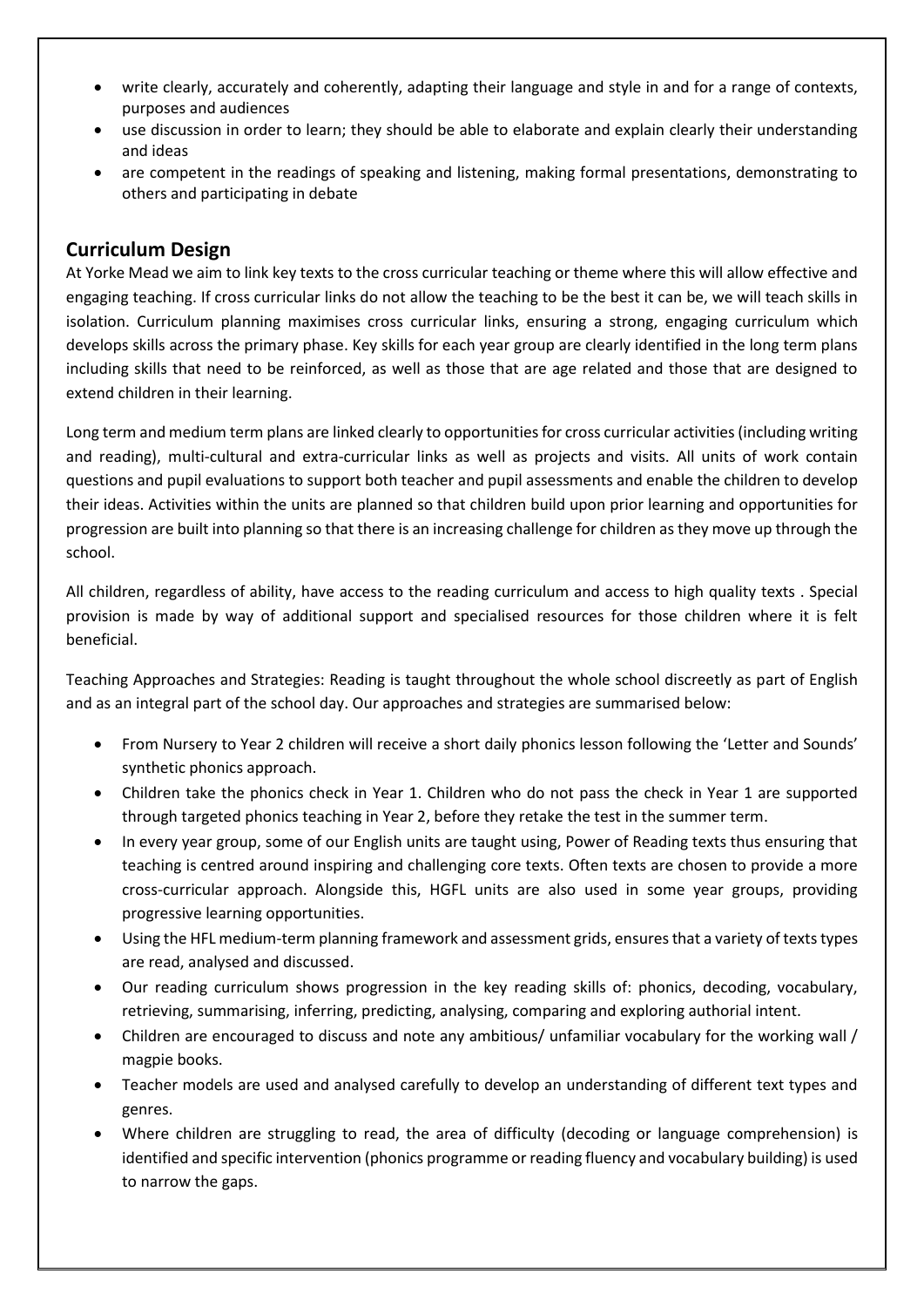# **How the Reading curriculum meets the needs of children at Yorke Mead.**

Yorke Mead is situated in an area of Hertfordshire that is predominately of low deprivation. However, the school does support a number of children who live in families on the edge of deprivation as well as a number of adopted children who may have aspects of life they are still needing to process. Yorke Mead is also extremely popular with parents of children with SEND needs and adopted children and we have a greater proportion of children with such needs than other schools nearby. The reading curriculum is designed with these wide ranging needs in mind and therefore aims to meet all children's needs by providing a broad, balanced and enriching range of activities to develop each child's interest, enjoyment and curiosity about books alongside their core reading skills. Self-esteem is enhanced through regular opportunities to celebrate and recognise the achievements of each child. Active learning strategies and the opportunity to take learning outside of the classroom are fundamental to the long term planning and recognised as a vital part of enriching children's experiences.

# **How the Reading curriculum supports the development of children's love of reading.**

We use the following initiatives to help develop a love of reading:

- Library- Each class has the opportunity to visit the KS1 and KS2 library each week. In addition, the KS2 library is manned by Year 6 librarians on a daily basis at lunchtimes to enable Year 2 and KS2 children to access it.
- $\bullet$  Book stamps and certificates incentive scheme KS1
- Book badges incentive scheme KS2
- Book teaser assemblies ensuring new books are added regularly to the children's reading materials
- Book swop bookcase available at all times
- Book off's and book recommendations by peers
- Paired buddy reading across phases
- Scholastic Book Fair visits
- World book day

# **How the reading curriculum supports children's spiritual, moral, cultural, social development.**

**Spiritual –** Through a well-balanced curriculum the reading curriculum provides plenty of opportunity for children to reflect on their thinking and that of others. All units of work contain questions and regular moments of evaluation to support and enable the children to develop their own ideas as well as to understand the choices and thinking of others throughout the years as well as their peers. They learn to respect and understand each other's differences and ways of viewing the world.

**Moral –** Long term planning enables the children to encounter a range of texts which evoke a range of emotions and raise questions. Through discussion and exploration children learn to recognise how reading can express differing viewpoints of right and wrong as well as the inner feelings and thoughts of others.

**Cultural –** The reading curriculum is designed to enable learners to develop an understanding of their own culture as well as that of others locally, nationally and internationally. Children learn to value diversity and cultural development through the exploration of historical and contemporary writers from around the world. As they progress through the school they explore meaning and symbolism in reading and learn how to communicate their own understanding of the world around them.

**Social –** The teaching of reading offers opportunities to support the social development of each child through the way they are expected to work together in lessons. Planning frequently allows for children to work together in groups, giving them a chance to discuss their ideas and feelings about their own work and the work of others. Through collaborative projects they learn to support and respect others as well as how to co-operate and share their own expertise, thus developing a better understanding of themselves and the wider community.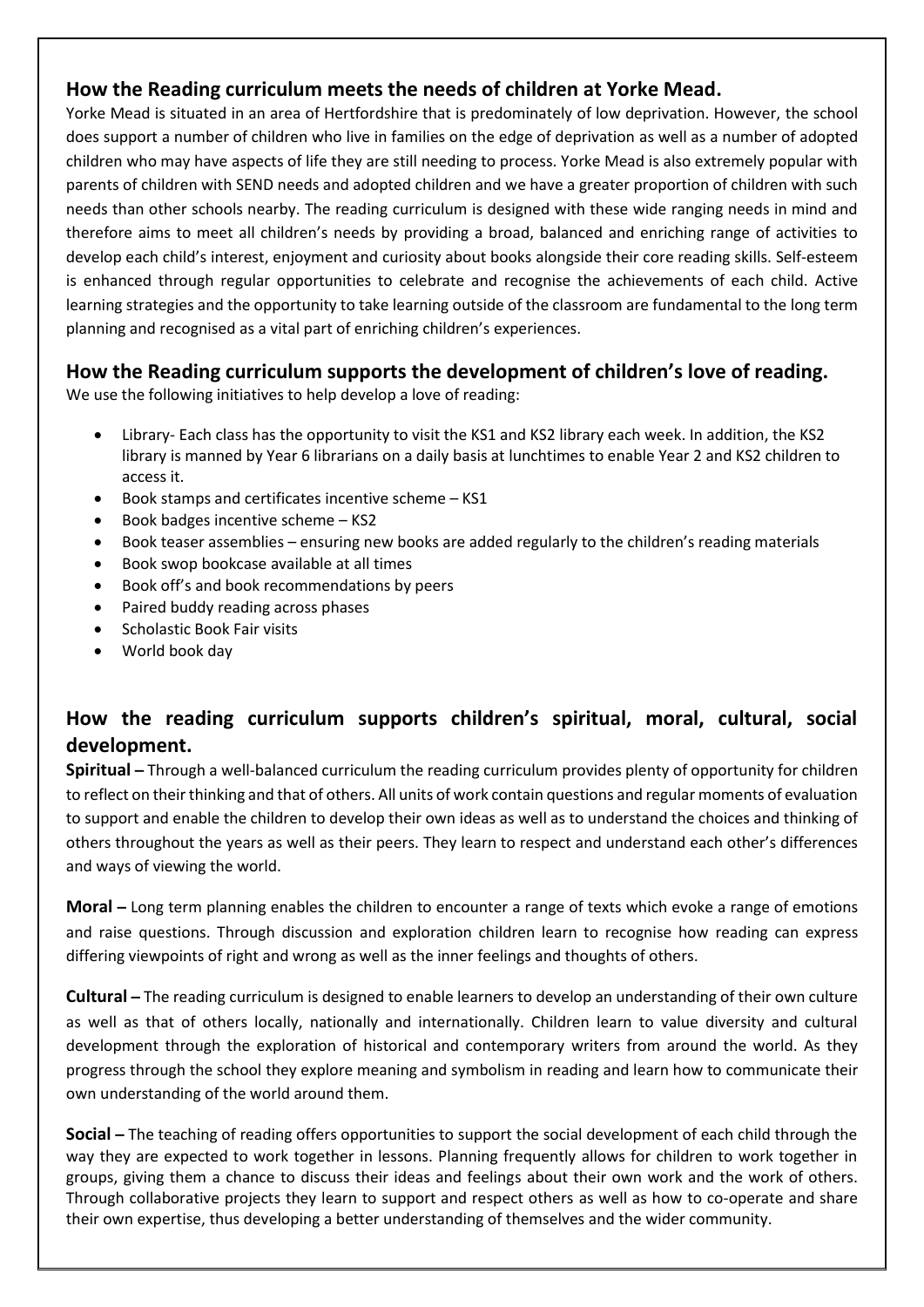## **How the Reading curriculum supports children's emotional well-being.**

The reading curriculum strongly supports children's personal development, it enables children to be develop the key skills of critical thinking, communication, resilience, creativity, teamwork, self-understanding and growth mindset.

Children are given the opportunity to give and justify their opinions about their reading and that of others and to learn that people can have similar and differing points of view. Through the exploration of a wide range of different authors, cultures and writing styles they learn to value and respect diversity as well as develop an understanding of their place in the world.

Mindfulness and teaching about the brain is incorporated into lessons so that children are prepared to learn and have positive strategies to draw upon when they are challenged in new ways. They learn the importance of developing the right hand side of the brain for the creative process and develop the ability and confidence to look more closely and make connections about the world around them before capturing what they see.

Unit planning enables the children to develop a growth mind-set and the positive attitude to learning needed to succeed in later life. Teaching and learning allows for children to take risks and face new challenges in their work. Through the teaching process teachers actively seek to build children's confidence by acknowledging their own need to developing skills or by celebrating mistakes as 'happy risks'.

Resilience and determination is strengthened through opportunities to work on projects over a number of weeks, in order for each child to become actively involved in their own learning and to have the chance to explore and develop new skills. Regular opportunities are created to enhance each child's self-esteem through the recognition of each child's reading achievements within the classroom and across the whole school.

# **Organisation and planning.**

### **Organisation**

At Yorke Mead we value the team approach and with this in mind we aim to group subjects together so that consistency across similar subjects is maintained as far as possible. This also means subject leaders are not working in isolation. Reading through the English curriculum is part of the *Create* team along with Music.

### **Children will have access to the following reading books / sessions to help develop children as readers:**

- Reading books to take home- begins in Nursery with children taking picture books. In Reception children take home books matched to their phonic ability with the aim of all children reaching Yellow band, by the time that they leave Reception.
- Home reading books continue through KS1 using the book band system, with children's books matching their independent reading ability at 95% independence.
- In Ks1- children will be heard reading at least once a week and their progress will be monitored. When children need to be assessed for book band levels- the PM benchmark kit will be used. Once children become independent readers, they will choose books from the classroom book corner or library. They are also allowed to bring in books from home. The suitability of the books chosen will be monitored regularly by the class teacher (at least every half term) and supported by the TA when checking reading records.
- During guided reading, most children will read a class text which is pitched to be slightly challenging. Challenge and support will be provided through differentiated questions and tasks, or manipulation of the reading materials. Some groups will read their own guided reading text if the level of the class text is not suitable.
- Opportunities for reading will also occur as a discrete activity and across the wider curriculum.
- Classroom book corners will hold a variety of print such as newspapers, poetry and books written by pupils etc.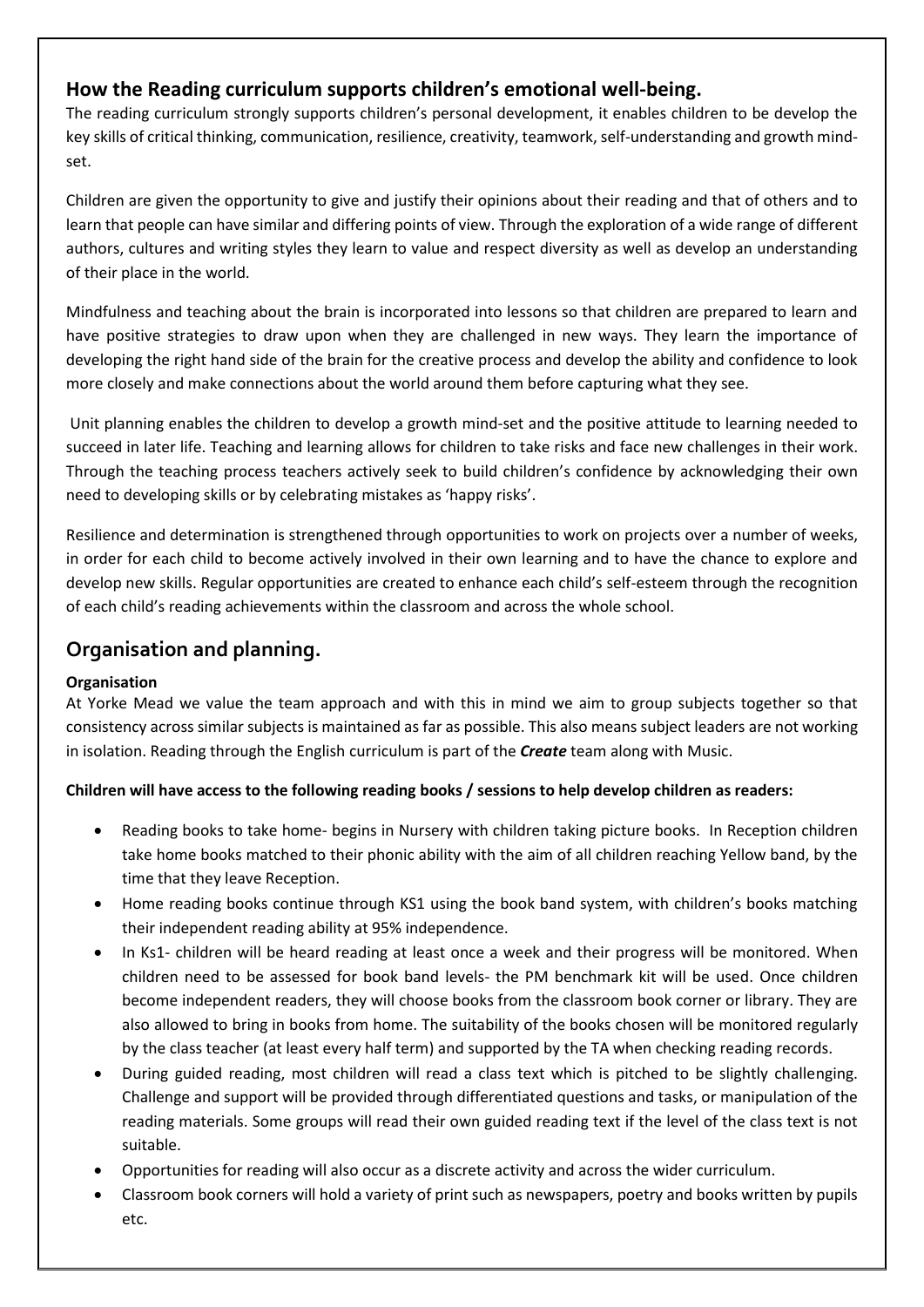#### **Guided reading**

- Each child will take part in at least one guided reading session per week with the class teacher: with PPG and children who have more progress to make being 'double-dipped,' with additional sessions led by class teachers and teaching assistants.
- Children will have the opportunity to experience a wide range of good quality texts (both fiction and nonfiction) and are encouraged to respond and reflect on these.
- During Guided Reading, children will discuss the questions set by the adults- with the adult modelling the reading strategies needed such as decoding, predicting, retrieval, questioning, skimming, scanning, comparing, visualising, clarifying and inferring.
- A text that is one book band higher than the children's independent reading book will be used as the guided reading text in KS1, so children are ability grouped.
- Usually a whole class text that fits in with the English or another class topic, will be used as the Guided Reading text in KS2.
- In addition, children who need additional support and meet the criteria will be selected to take part in the Reading Fluency Project, which is a 6-week intervention programme run by teachers and TA'S.

#### **Planning**

Teachers at Yorke Mead are provided with a broad long term plan by the English subject leader outlining the curriculum content and learning intentions to be covered throughout the year. Medium term plans in paper format as well as PowerPoint are also provided by the subject leader which can be adapted by the teacher depending on class needs. There is no need for teachers to produce individual lesson plans as the daily powerpoint makes the learning clear.



In planning or adapting units of work the subject leader and teachers are mindful of the **Bloom's Taxonomy,** recognising that we cannot expect children to apply or analyse skills or knowledge unless we have given them time to both remember and understand this. Bloom's also supports differentiation of learning within the curriculum.

#### **Progression and Sequence of Learning.**

The reading curriculum is designed to focus on skills teaching in order to ensure effective progression of key skills from year to year. Detailed long term planning show the sequence of learning across the curriculum allowing for teachers and children to know how learning is built up and what key skills the children have prior to units as well as the skills they will be working towards at the end of each year group. Planning is supported by the Herts for Learning structures and formats.

### **Early Years.**

All aspects of our curriculum for Key Stage One and Two build from the Early Years curriculum, which is centred around the needs and interests of the Early Years children at Yorke Mead. Whilst this policy is relevant to all stages of education at Yorke Mead it is essential this is read in conjunction with the EYFS policy.

This reading curriculum policy should be read in conjunction with the following policies:

- Yorke Mead curriculum policy
- Teaching and Learning Policy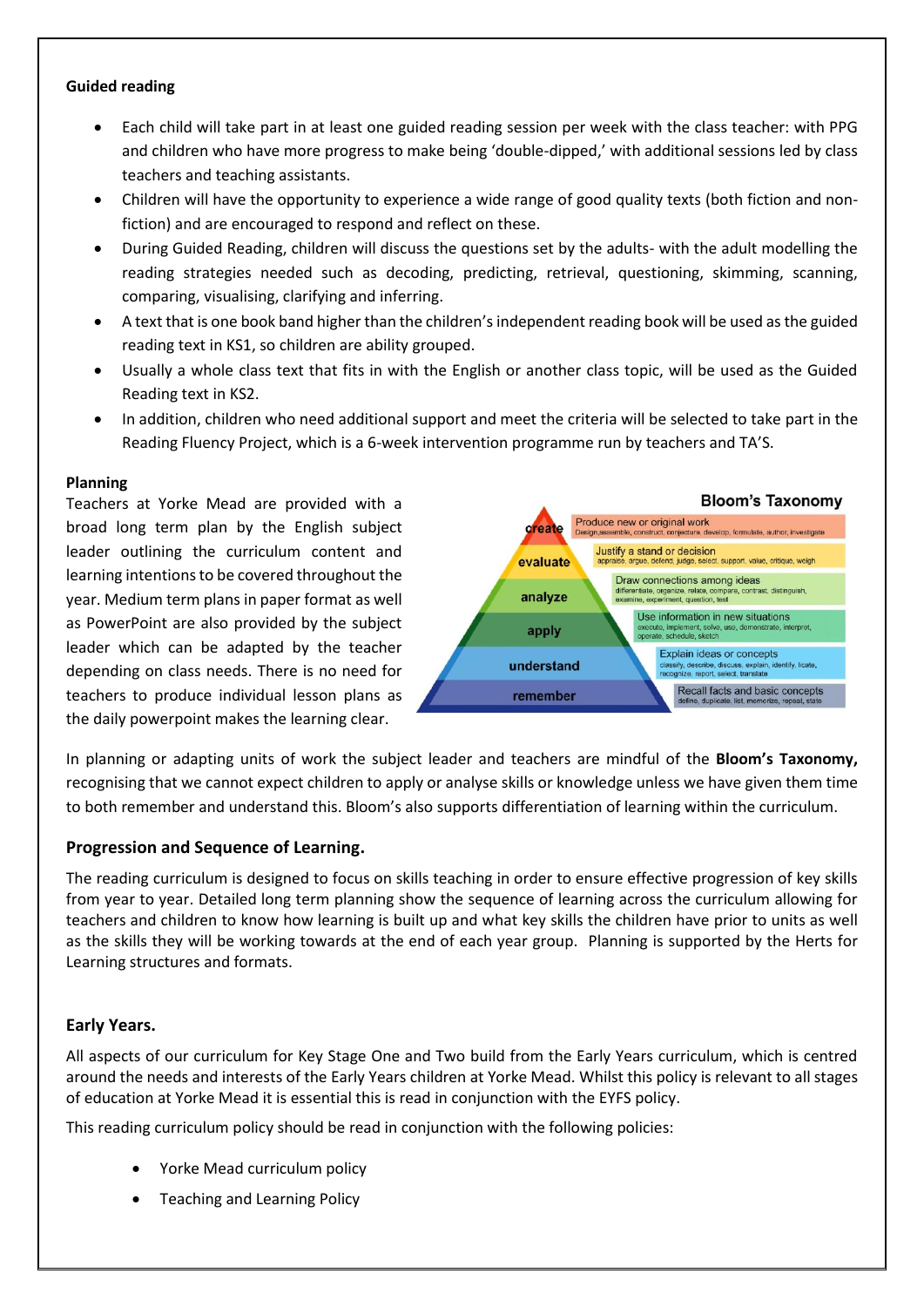- Early Years Foundation Stage (EYFS) Policy
- Personal development at Yorke Mead

### **Assessment for Learning.**

Assessment in reading is an ongoing partnership and communicative dialogue between teacher and pupil that allows the child to make progress and to recognise it themselves. Much assessment will happen during the guided reading sessions and teachers in Key Stage One also ensure they regularly hear and assess each individual child's reading. In Key Stage two, ongoing formative assessment is supported by a formal reading comprehension test.

Attainment in children's reading is monitored using the Herts for Learning assessment sheets that break down the attainment targets further to the specific reading skills; this allows monitoring of attainment against the age related expectations. Progress monitoring records allows for the progress of individual children to be tracked as well as the progress and achievement of year groups as a whole.

The subject leader enhances assessment practises through regular monitoring. Discussions with teachers, lesson observations, pupil voice as well as regular book scrutinies (which includes the books of those children identified on the individual progress sheets) ensures that coverage, standards, progress and teacher judgements are in line with the quality and impact of reading teaching and learning.

Visual evidence of the impact of children's work is captured on displays throughout the school as well as kept on the staff shared drive alongside the appropriate unit plans so that teachers have an indication of the expected levels of achievement.

### **Inclusion**

Teachers set high expectations for all pupils. They will use appropriate assessment to set ambitious targets and plan challenging work for all groups, including:

- Currently higher attaining pupils
- Pupils with low prior attainment
- Pupils from disadvantaged backgrounds
- Pupils with SEN
- Pupils with English as an additional language (EAL)

Teachers will plan lessons so that pupils with SEND can study every National Curriculum subject, wherever possible, and ensure that there are no barriers to every pupil achieving.

Teachers will also take account of the needs of pupils whose first language is not English. Lessons will be planned so that teaching opportunities help pupils to develop their English, and to support pupils to take part in all subjects.

Further information can be found in our statement of equality information and objectives, and in our SEN policy and information report.

### **Safeguarding and Safe Practise**

In all areas, at all times, staff at Yorke Mead are aware of safeguarding responsibilities and health and safety. Some aspects of learning naturally require greater need to be aware of planning for safe practise than others. Where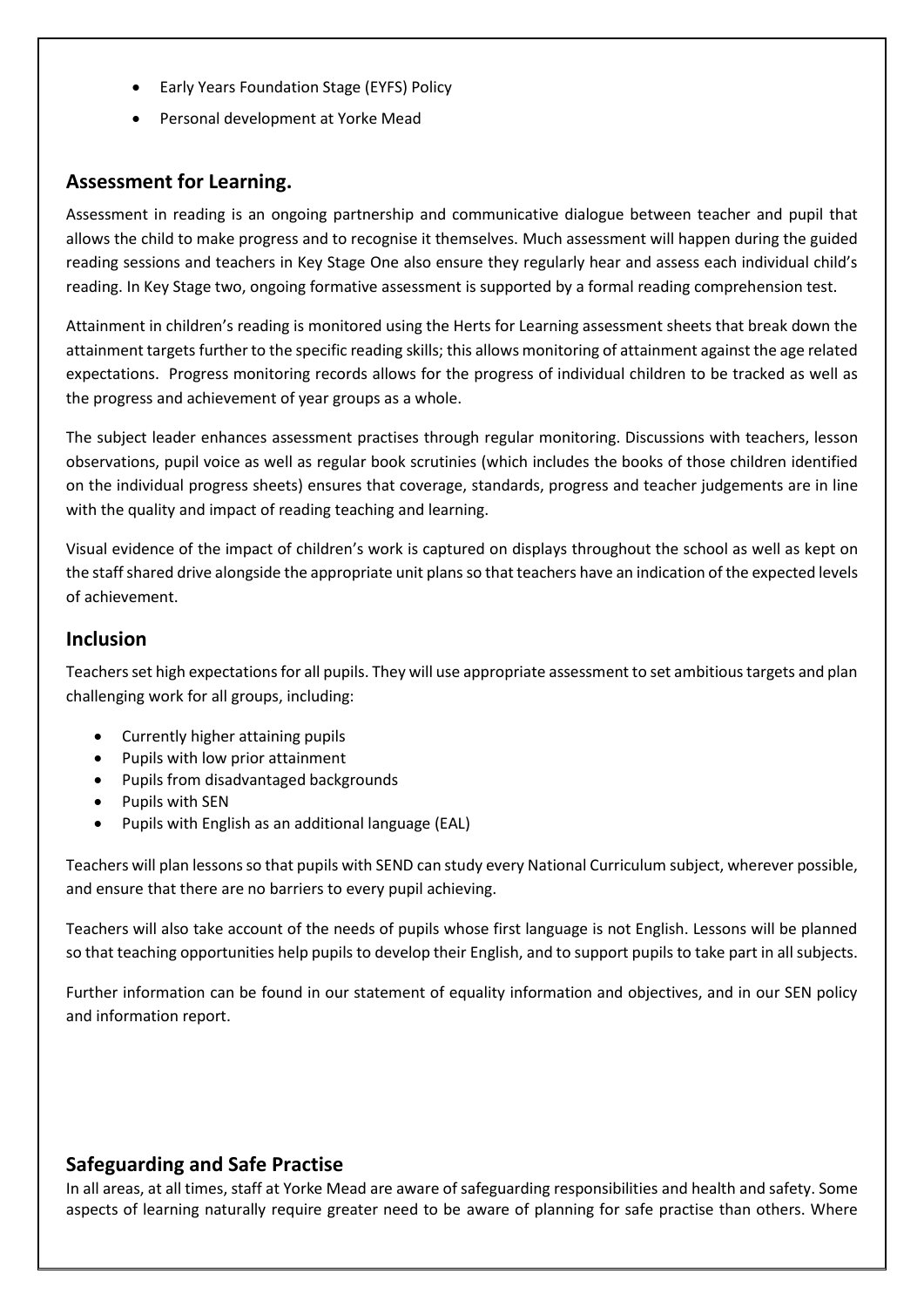there is any form of risk to children staff will have completed a risk assessment to manage this risk and ensure procedures minimise or remove the risk. The school has a number of generic risk assessments to cover those aspects where risk will be evident at all times such as:

- When handling tools and equipment
- Using specific materials
- Classroom set up

There are times when children may be more likely to disclose a safeguarding concern, for example as part of a discussion around a text/ story, where they might wish to relay a personal experience or personal feelings that a particular texts triggers. The calm and relaxed atmosphere of a reading lesson may also create an environment in which a child feels able to share a concern or worry. Should there be a concern or disclosure from a pupil, staff will always follow the school safeguarding policy.

# **The role of the English subject leaders**

Subject Leaders will ensure that the school curriculum is implemented in accordance with this policy and specific subject and that:

- All required elements of the English reading curriculum have aims and objectives which reflect the aims of the school and indicate how the needs of individual pupils will be met.
- Long term planning is available for to support individual teachers in their planning
- The amount of time provided for teaching reading is adequate and the curriculum meets the aims and objectives for each year group.
- Standards within reading are monitored, meet the expectations and that the head teacher and phase leader is informed of any concerns around this.
- Resources required to deliver the reading curriculum are available and accessible to staff.
- The policy and practise within reading is updated to reflect current educational research in consultation with the Head teacher, SLT and governors.
- Supporting staff to have the pedagogical understanding necessary to successfully teach the reading curriculum, and any required training is brought to the attention of the senior leadership team.
- The school's procedures for assessment meet all legal requirements
- Where appropriate, the individual needs of some pupils are met by permanent or temporary disapplication from all or part of the National Curriculum, allowing the most appropriate individual curriculum needs to be met in consultation with the Head teacher and school SENDCo.
- Proper provision is in place for pupils with different abilities and needs, including children with SEND policies.
- Link governors are kept up to date with policies and procedures linked to reading.

#### **This policy should be read in conjunction with the Yorke Mead Curriculum Policy. The following sections are as listed within this policy:**

- **Legislation**
- **Roles and responsibilities**
- **Monitoring, reporting and evaluation**

#### **Policy Review**

This policy will be reviewed every three years *by* the head teacher, senior leadership team and governor curriculum team. At every review, the policy will be shared with the full governing board.

### **Links with other policies**

This policy links to the following policies and procedures: